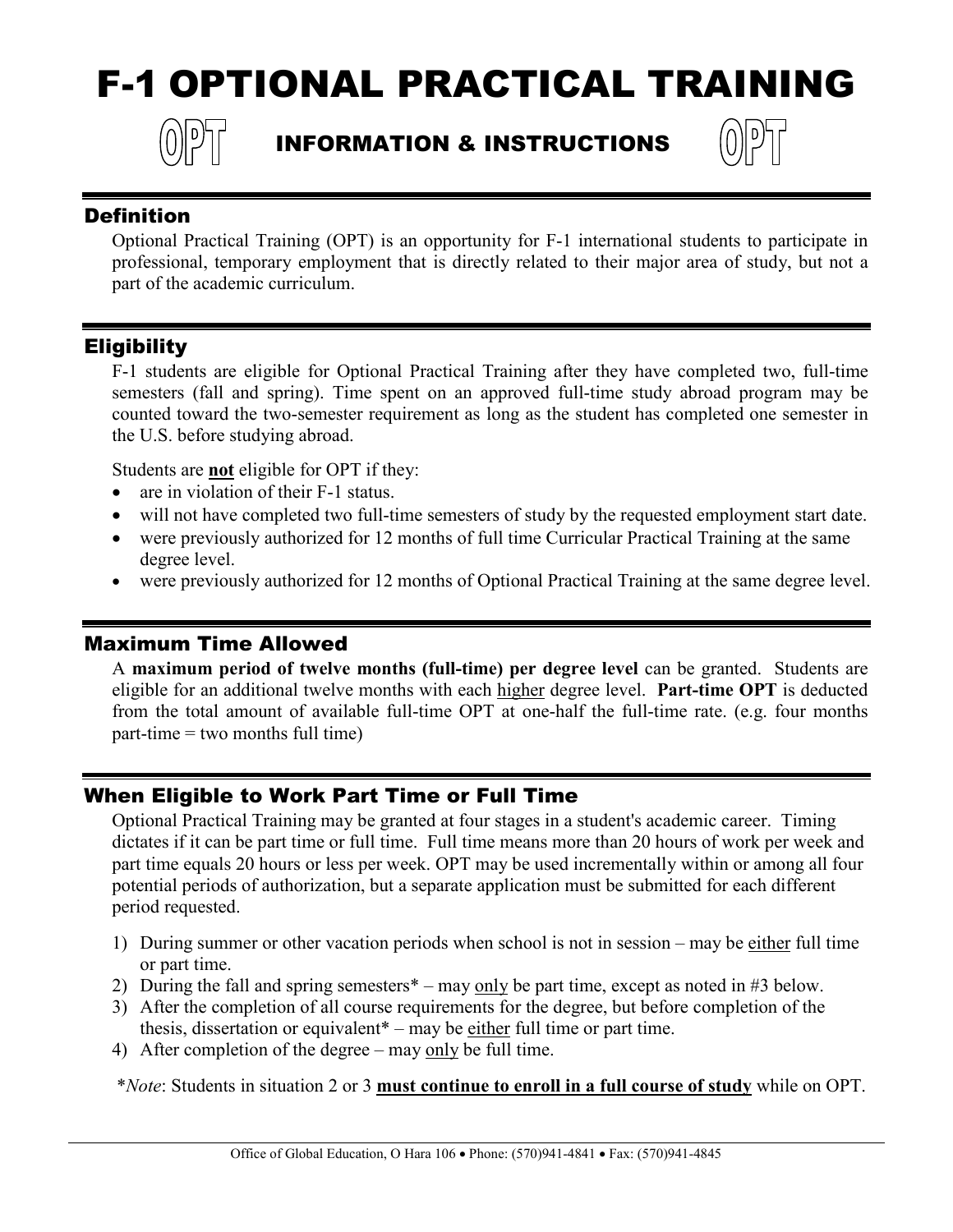#### When To Apply

The DSO recommendation must be made in SEVIS, and the I-765 and OPT I-20 must be received by USCIS, no sooner than 90 days before the program end date, and no later than 60 days after the program end date.  $[8 \text{ C.F.R. } \frac{6}{9} \frac{214.2(f)(11)(i)(B)(2)}{214.2(f)(11)(i)(B)(2)}]$ 

### How To Apply:

- 1) **Complete Section A of the "Academic Advisor Recommendation Form"**.
- 2) Have your **academic advisor complete Section B** of the "**Academic Advisor Recommendation**  Form." Note: All fields are required. If any item is left blank, Office of Global Education (OGE) staff cannot provide a recommendation.

**IMPORTANT! The program completion date will be adjusted in SEVIS** to reflect the anticipated completion date indicated by the advisor on the recommendation form. The OPT I-20 will show this adjusted completion date. **If you do not complete your degree by this time you must apply for a program extension prior to the expiration of your new OPT I-20.** Failure to do this will result in a status violation that will also invalidate your OPT authorization.

3) **Download and complete USCIS [Form I-765](https://www.uscis.gov/sites/default/files/document/forms/i-765.pdf) .** After you complete the fillable pdf, print it out and sign the form. The ISSS advisor does not endorse the I-765, but can review it for completeness. ISSS can provide a blank I-765 if you have trouble downloading the form. **The category code for line #27 on the I-765 is "(c) (3) (B)**"

NOTE REGARDING ADDRESS: The primary reason for failing to receive an OPT Employment Authorization Document (EAD) is due to problems with the address used on the I-765.

- Use an address where you can receive mail for the next four months: a receipt is usually sent within 2-4 weeks and the EAD can take up to four months.
- When using someone else's address
	- o make sure your name is on his/her mailbox OR
	- o include the other person's name in the address (item  $#5.a$ ) using "c/o" (in care of)
		- $\bullet$  "c/o" is not valid with PO Boxes
		- "c/o" proper format: c/o Friend's Name, Friend's Address
- The post office is not supposed to forward EADs through a mail-forwarding request.
- If your address changes while your application is pending (has not been decided by USCIS):
	- o Change your address **online** with USCIS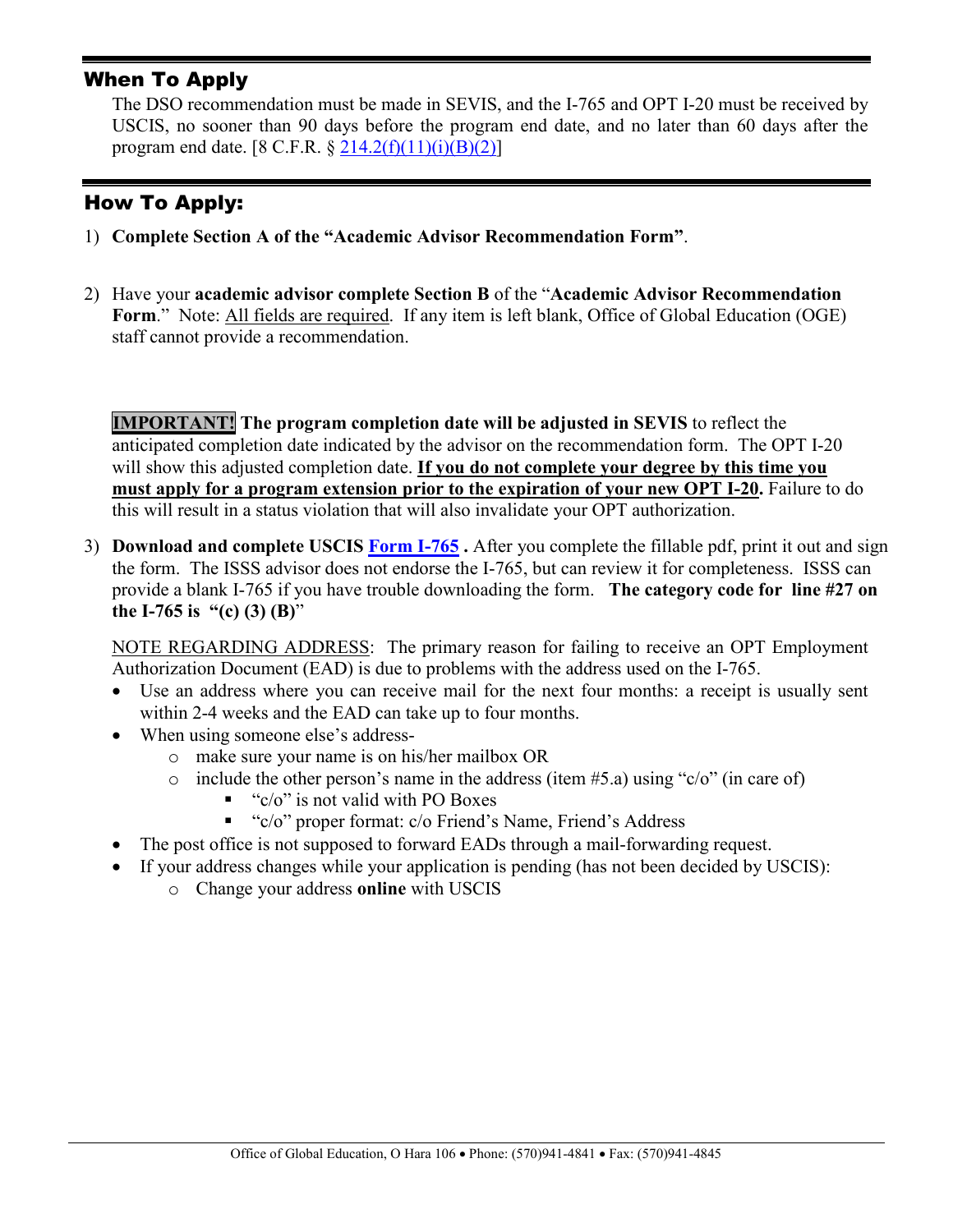- 4) **Make an appointment at ISSS** to meet with an international student advisor. **CHECKLIST FOR APPOINTMENT**:
	- Academic Recommendation Form
	- $-I-765$
	- Current and all previously issued I-20's
	- $\Box$  Visa used for your most recent entry
	- **D** Passport
	- $I-94$
	- $\Box$  Previously issued EADs (if any)

If you wish, you may bring the following items so that your application packet can be fully reviewed and assembled:

- \$410 payable to "U.S. Department of Homeland Security.
- $\Box$  2 passport style photographs in a 'Ziploc' bag
- 5) The **OGE advisor will verify your F-1 status** during your appointment. *Recommendations for students to engage in OPT cannot be made for those who are out of status.*

If everything is okay, the advisor will electronically request a new I-20 with his/her recommendation for OPT. Also, if applicable, the advisor will shorten your program end date in SEVIS. When the new I-20 is ready, you will receive an e-mail (usually within 2-3 business days) to come pick it up.

- 6) **Pick up your new I-20** with an OPT recommendation from OGE. Sign the I-20 in Section #11.
- 7) **Submit the OPT application** to the appropriate regional USCIS service center within 30 days of the OGE advisor's recommendation and prior to the completion date of your program. Assemble and fasten the application materials together in the order listed below. OGE recommends mailing the application in a traceable manner (such as certified with proof of delivery receipt). Students using a **Pennsylvania** address should send their application to:

| <b>For US Postal Service</b> | For non-US Postal Service (such as FedEx, UPS, etc): |  |  |  |
|------------------------------|------------------------------------------------------|--|--|--|
| USCIS Chicago Lockbox        | <b>USCIS</b>                                         |  |  |  |
| Attn: I-765 $C03$            | Attn: I-765 C03 (Box 805373)                         |  |  |  |
| P.O. Box 805373              | 131 South Dearborn - 3rd Floor                       |  |  |  |
| Chicago, IL 60680-5374       | Chicago, IL 60603-5517                               |  |  |  |
|                              |                                                      |  |  |  |
|                              |                                                      |  |  |  |

You should keep copies of all documents sent to and received from USCIS.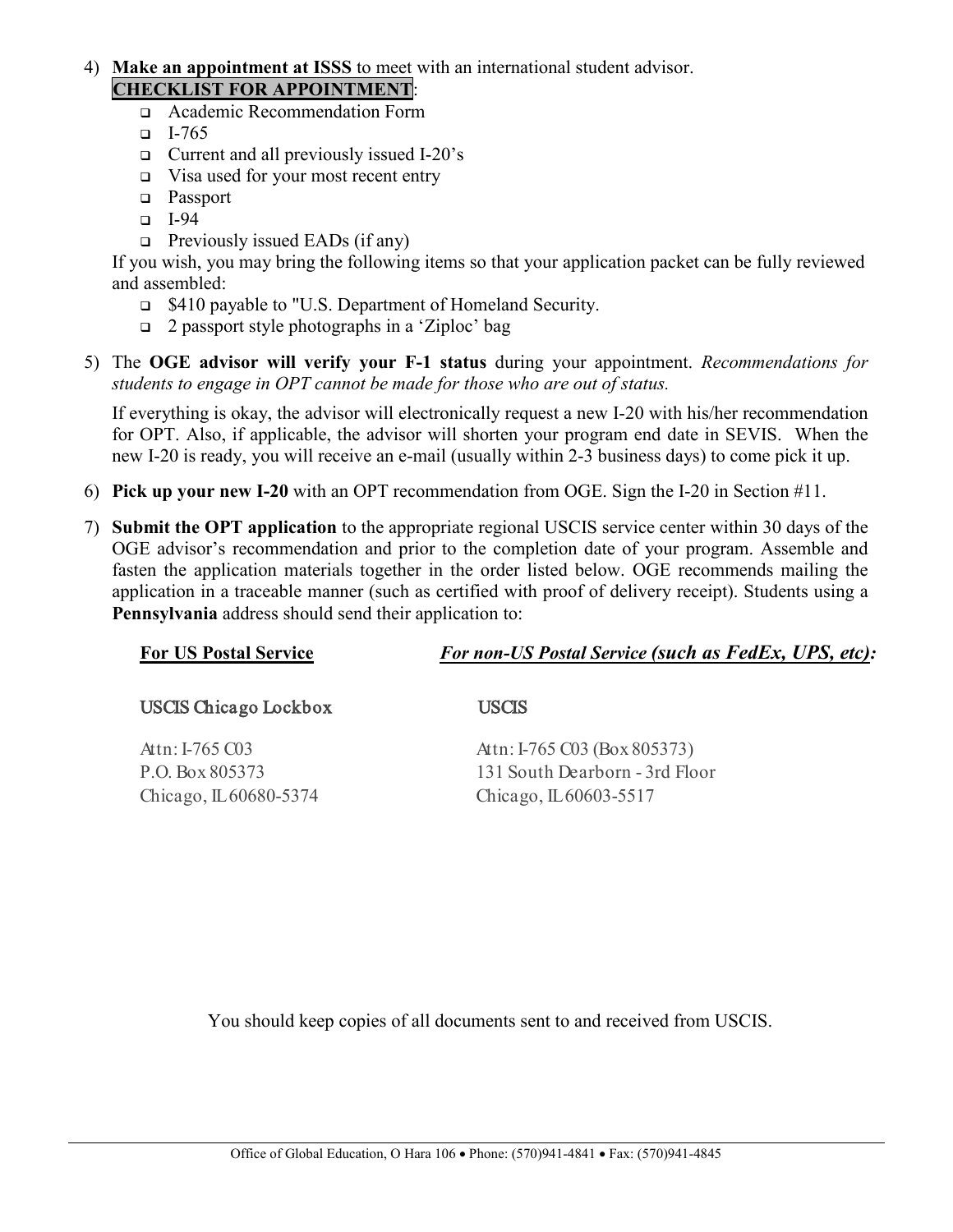#### Photo Guidelines

Seven Steps to Successful Photos

- 1. Frame subject with full face, front view, eyes open
- 2. Make sure photo presents full head from top of hair to bottom of chin; height of head should measure 1 inch to 1 3/8 inch (25 mm to 35mm)
- 3. Center head within frame (see Figure below)
- 4. Make sure eye level is between 1 1/8 inch to 1 3/8 inch (28 mm and 35 mm) from bottom of photo
- 5. Photograph subject against a plain white or off-white background
- 6. Position subject and lighting so that there are no distracting shadows on the face or background
- 7. Encourage subject to have natural expression



### Online Status Check

Online Status Check: [https://egov.uscis.gov/casestatus/landing.do.](https://egov.uscis.gov/casestatus/landing.do) Enter Receipt Number (LINxx-xx-

xxxxx) without hyphens to check on the status of your application**.**

#### Authorization

The U.S. Citizenship and Immigration Service (USCIS) has the final authority to grant Optional Practical Training. Authorization is issued in the form of a card referred to as an EAD (Employment authorization Document). Employment may not begin until the student receives a valid EAD.

#### During OPT

While on OPT, any change in name, change in address, or early termination of OPT must be reported to OGE. Transferring to another school or beginning study at another educational level automatically terminates OPT. During your appointment, the OGE advisor will give you a handout entitled "F-1 OPT Post-Recommendation Guideline" with specific details on issues of concern while you have an application pending and while you are participating in OPT. Be sure to read and comply with this. If you don't receive this handout, please inform OGE.

Thank you for choosing The University of Scranton and we wish you the best with practical training endeavors!

*Reference: 8 CFR 214.2 (f) (10) (ii) – (13)*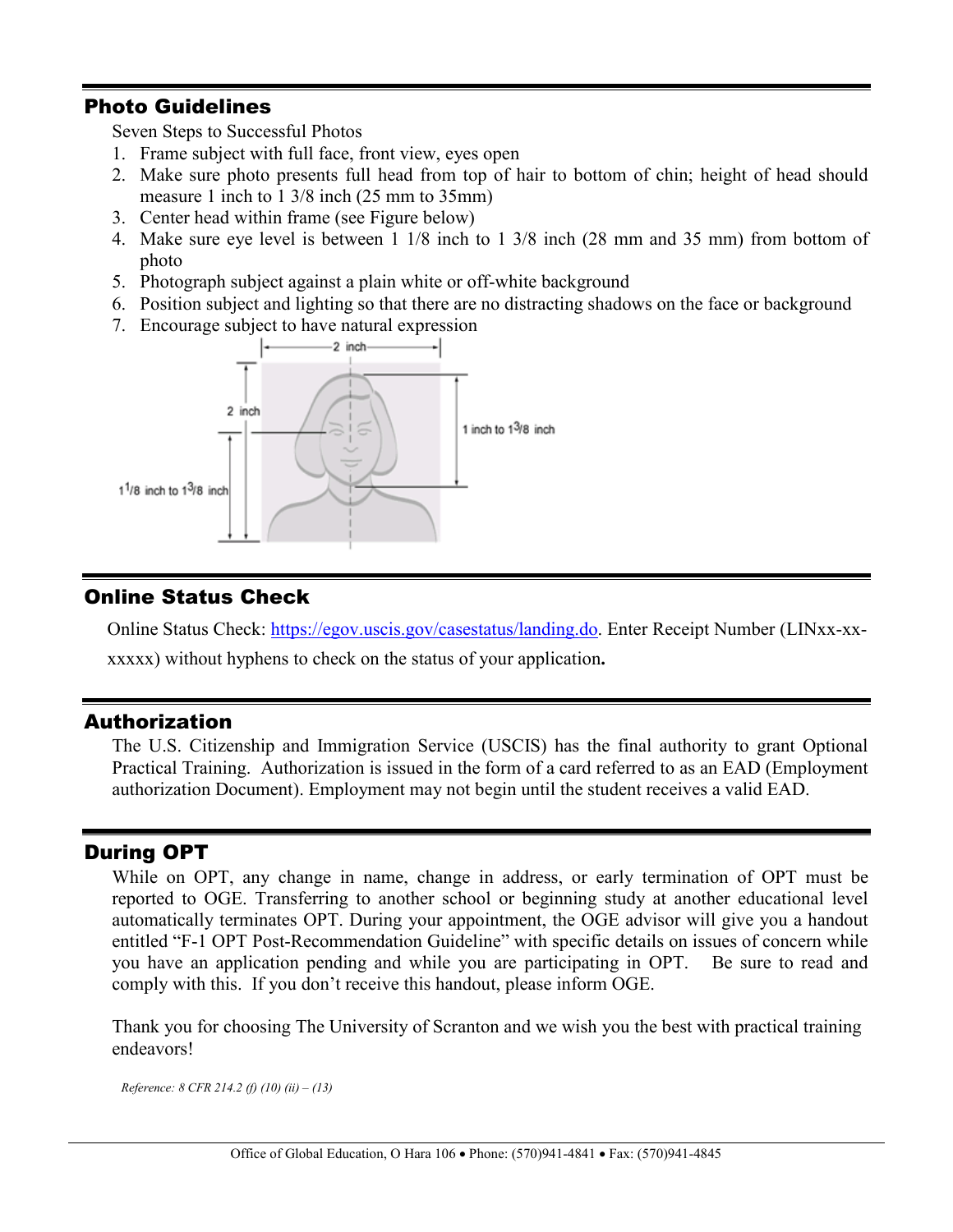## F-1 PRE-COMPLETION OPTIONAL PRACTICAL TRAINING ACADEMIC RECOMMENDATION FORM

OPTIONAL PRACTICAL TRAINING (OPT) is a type of temporary employment authorization available to international students in F-1 status. OPT provides an opportunity to gain practical experience in the student's field of study. **This form must be completed** by the student, with the appropriate signatures before The Office of Global Education can process the recommendation. Please read the separate OPT instructions handout for specific eligibility details and application procedures.

## *SECTION A: To be completed by Student*

| Name Exactly as in Passport:       |                                                                                                                                                                                                                                      |                                                    |                                       |
|------------------------------------|--------------------------------------------------------------------------------------------------------------------------------------------------------------------------------------------------------------------------------------|----------------------------------------------------|---------------------------------------|
|                                    | (Surname/Family name)                                                                                                                                                                                                                | (Given name)                                       | (Middle or other name, if applicable) |
| $\overline{\text{Royal}}$ ID       | <b>Non Scranton E-mail Address</b>                                                                                                                                                                                                   | Phone # and Type                                   | <b>Alternate Phone # and Type</b>     |
|                                    | Dependents: (Spouse and/or minor children who are currently in the U.S. as your F-2 dependents)<br>Surname/Family name, Given name<br>$1.$ 2.                                                                                        | Surname/Family name,                               | Given name                            |
| $Q$ CPT $Q$ OPT<br>$Q$ CPT $Q$ OPT | $\Box$ Full Time $\Box$ Part Time<br>$\Box$ Full Time $\Box$ Part Time                                                                                                                                                               |                                                    |                                       |
| <b>Requested Period of OPT:</b>    |                                                                                                                                                                                                                                      | Beginning $(mm/dd/yy)$ / / Ending $(mm/dd/yy)$ / / |                                       |
|                                    | <b>SECTION B: Recommendation to be completed by Academic Advisor</b>                                                                                                                                                                 |                                                    |                                       |
|                                    | IMPORTANT!!! ACADEMIC ADVISOR MUST COMPLETE ALL FIVE (#1-5) ITEMS BELOW:                                                                                                                                                             |                                                    |                                       |
|                                    | #1 Educational Level:   Bachelor   Master   Doctorate                                                                                                                                                                                |                                                    | $#2$ Major:                           |
| #3                                 | Term in which ALL degree requirements are anticipated to be completed:                                                                                                                                                               |                                                    |                                       |
|                                    | Fall 20   Intercession   Spring 20                                                                                                                                                                                                   |                                                    | Summer 20                             |
| #4                                 | Mark the one statement that will be applicable during the "Requested Period of OPT" indicated above:                                                                                                                                 |                                                    |                                       |
|                                    | All DEGREE requirements have been/will be completed BEFORE the start of OPT.                                                                                                                                                         |                                                    |                                       |
|                                    | All COURSE requirements have been/will be completed EXCEPT FOR THESIS, DISSERTATION OR<br>EQUIVALENT. The student will continue to pursue a full course of study during the training period.                                         |                                                    |                                       |
|                                    | The training will occur only during a summer vacation or other period when school is officially not in session<br>and the student will resume a full course of study following the period of training.                               |                                                    |                                       |
|                                    | The training will occur during a regular fall or spring term and will not exceed 20 hours per week. The<br>student will continue to pursue a full course of study during the training period.                                        |                                                    |                                       |
| #5                                 | I have reviewed the student's academic record and verify the above to be true and correct. I recommend the student<br>be permitted to engage in Optional Practical Training for the requested period of training as described above. |                                                    |                                       |
|                                    | Academic Advisor's Signature: Date: Date: Date:                                                                                                                                                                                      |                                                    |                                       |
|                                    |                                                                                                                                                                                                                                      |                                                    |                                       |
|                                    |                                                                                                                                                                                                                                      |                                                    |                                       |
| Dean's signature:                  |                                                                                                                                                                                                                                      |                                                    |                                       |